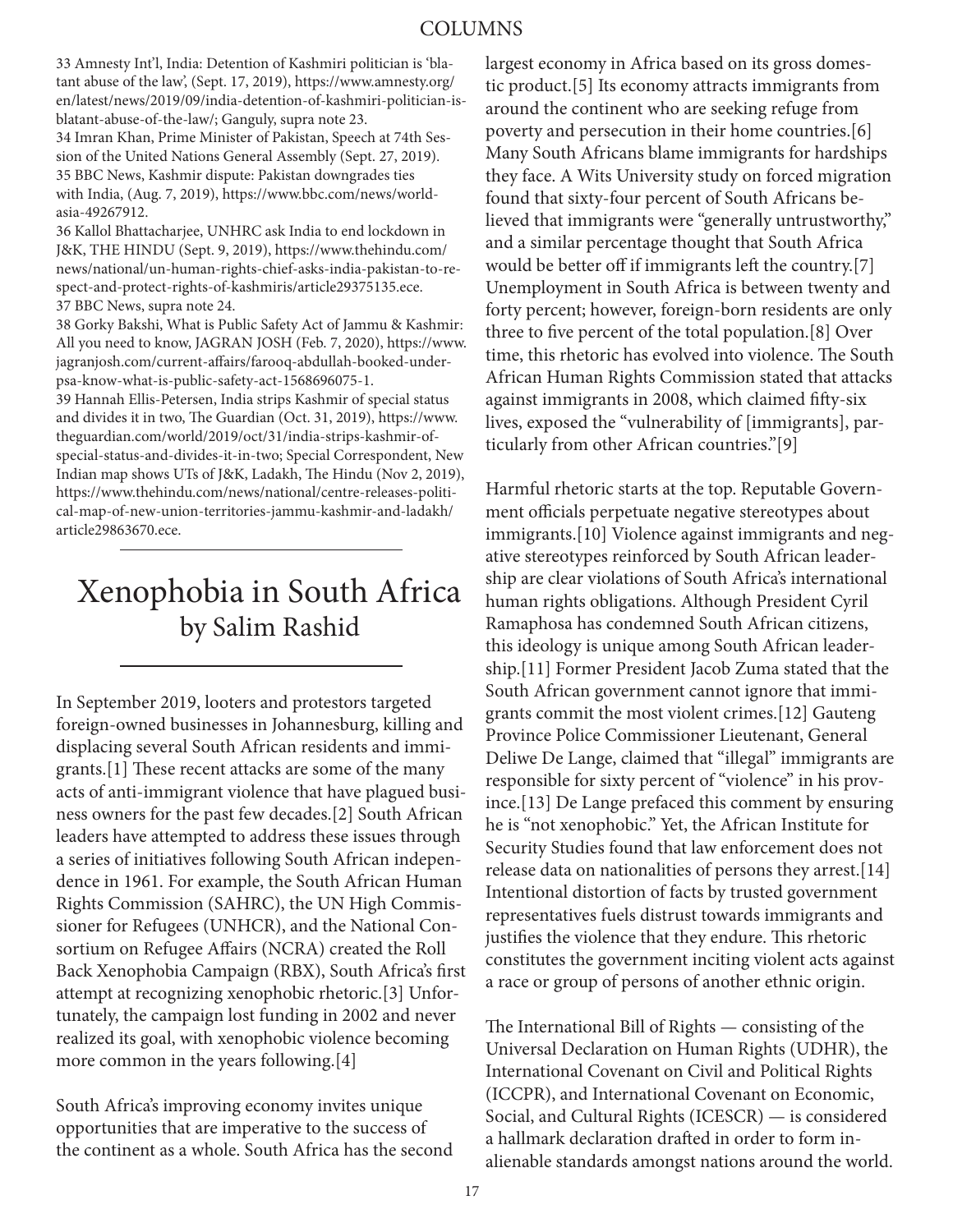## COLUMNS



ANTI-XENOPHOBIA SIGN FOUND AT HAROLD CRESSY HIGH SCHOOL, CAPE TOWN, SOUTH AFRI-CA VIA WIKIMEDIA COMMONS USER HELEN RIDING, INCLUDING CC BY-SA 4.0.

In 1948, South Africa was one of four African nations that initially abstained from signing the UDHR, partly due to the apartheid state.[15] But, on the 70th anniversary of the UDHR's creation, the Constitution of the Republic of South Africa was signed into law by former president Nelson Mandela.[16] Chapter 2 of the Constitution of the Republic of South Africa also known as the "Bill of Rights" — contains similar principles found in the UDHR.[17] In fact, the South African Parliament considers the UDHR as a predecessor to its own Bill of Rights.[18] The history of apartheid in South Africa has shaped the strategies intended to protect South African residents from violence and discrimination; however, the application of domestic and international declarations aimed to protect human rights has gone astray.

South African officials have violated Article 2, paragraph 2 of the ICESCR by threatening the safety of people from different "national or social origin" by qualifying commonly held and inaccurate accusations. [19] Comments similar to Police Commissioner De Lange's erroneous claims victimize foreigners without any consideration of how the rhetoric influences the

society at large. Additionally, Article 4 of the International Convention on the Elimination of All Forms of Racial Discrimination (CERD) prohibits governments from inciting any violent acts against "any race or group of persons of another . . . ethnic origin."[20] Lastly, Chapter 2, Article 9 of the Constitution of the Republic of South Africa states that the government may not unfairly discriminate against a number of protected classes.[21] However, subsection 5 of the same Article allows for "fair" discrimination, leaving room for injustices against migrants face.

Leaders of other African countries have become unsettled with South African leadership's complacency in this matter. Following the September 2019 attacks in Johannesburg, Nigerian President Muhammadu Buhari met with President Ramaphosa to discuss their shared concerns about the administration's commitment to a safe environment for immigrants.[22] Other leaders have taken a more abrasive approach. Nigeria's former Minister of Foreign Affairs, Bolaji Akinyemi, requested that the Nigerian government to take South Africa to the International Criminal Court for alleged violations of international treaties. He also claimed that the South African government violated Article 2, paragraph 2 of the ICESCR for escalating violence between South African citizens and residents. As Nigeria urges the African Union to step in and enforce these various international obligations, immigrants look for ways to safely flee the country or defend their property. [23]

<sup>1</sup> Alex Mitchley & Sesona Ngqakamba, Gauteng Violence: Death Toll Rises After Two Burned Bodies Found in Alexandria, NEWS24 (Sept. 4, 2019), https://www.news24.com/SouthAfrica/ News/two-south-africans-one-zimbabwean-woman-among-5 killed-during-violent-gauteng-unrest-20190904.

<sup>2</sup> Khadija Patel, What Caused the Xenophobic Attacks in South Africa, ALJAZEERA (Apr. 6, 2016), https://www.aljazeera.com/ news/2016/04/report-blames-media-xenophobic-panic-africa-160406102827284.html.

<sup>3</sup> Jean Pierre Misago et al., Protection from Xenophobia:An Evaluation of UNHCR's Regional Office for Southern Africa's Xenophobia Related Programs, UNHCR (2015), https://www.unhcr. org/55cb153f9.pdf.

<sup>4</sup> BBC News, South Africa: How Common are Xenophobic Attacks? (Oct. 2, 2019), https://www.bbc.com/news/world-africa-47800718.

<sup>5</sup> Regional Economic Outlook: Sub-Saharan Africa Recovery Amid Elevated Uncertainty, IMF (2019), https://www.imf. org/~/media/Files/Publications/REO/AFR/2019/April/English/ sreo0419.ashx?la=en.